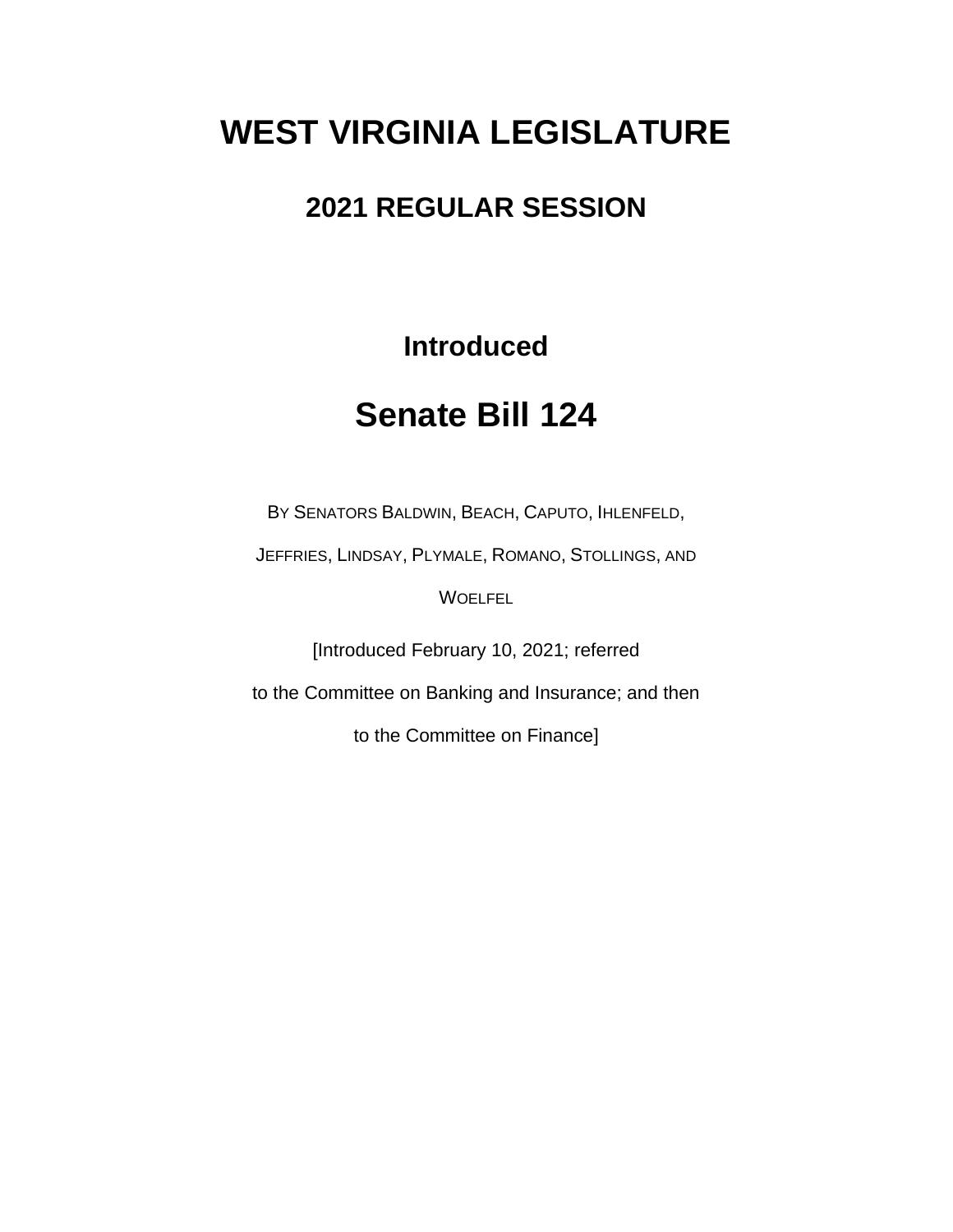- A BILL to amend the Code of West Virginia, 1931, as amended, by adding thereto a new section, designated §33-15C-2, relating to insulin cost management; defining "prescription insulin
- drug"; providing consumers with an insulin cost cap for a 30-day supply; and providing for
- rule-making authority.

*Be it enacted by the Legislature of West Virginia:*

### **ARTICLE 15C. DIABETES INSURANCE.**

#### **§33-15C-2. Insulin cost management.**

- (a) *Findings.*  (1) It is estimated that over 240,000 West Virginian's are diagnosed and living with type 1 or type 2 diabetes and another 65,000 are undiagnosed; (2) Every West Virginian with type 1 diabetes and many with type 2 diabetes rely on daily doses of insulin to survive; (3) The annual medical cost related to diabetes in West Virginia is estimated at \$2.5 billion annually; (4) Persons diagnosed with diabetes will incur medical costs approximately 2.3 times higher than persons without diabetes; (5) The cost of insulin has increased astronomically, especially the cost of insurance co- payments, which can exceed \$600 per month. Similar increases in the cost of diabetic equipment and supplies, and insurance premiums has resulted in out-of-pocket costs for many West Virginian diabetics in excess of \$1,000 per month; (6) National reports indicate as many as one in four type 1 diabetics underuse, or ration, insulin due to these increased costs. Rationing insulin has resulted in nerve damage, diabetic comas, amputation, kidney damage, and even death; and (7) It is important to enact policies to reduce the costs for West Virginians with diabetes to obtain lifesaving and life-sustaining insulin. (b) *Insulin cost cap. –* (1) Any plan issued or renewed after January 1, 2021, including, but
- not limited to, those governed by §5-16-1 *et seq*., §33-16-1 *et seq*., §33-24-1 *et seq*., and §33-